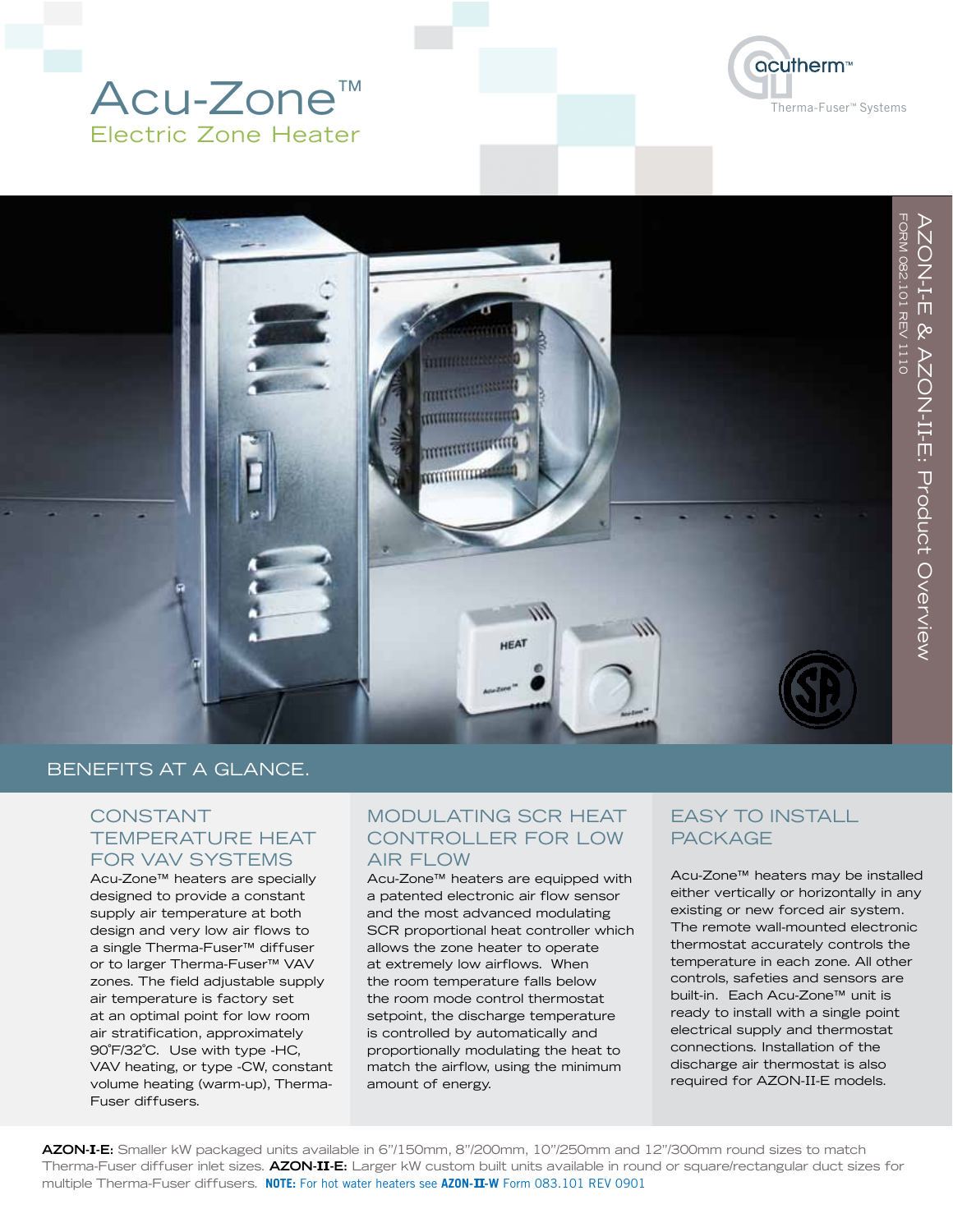### Acu-Zone™Electric Zone Heater

#### **HOW IT WORKS**

The Acu-Zone electric heater is equipped with the most advanced modulating airflow sensor. When the room temperature drops below the room mode control thermostat set point, the heating coil is energized. Airflow is measured by the patented airflow sensor and power to the heating coil is modulated by a SCR proportional heat controller to produce a constant discharge air temperature even at extremely low air-flow conditions.

#### **INSTALLATION**

.............................<br>Each Acu-Zone heater comes ready to install with a single point electrical supply connection and room mode control thermostat connection. All controls, safeties and sensors are built-in. The discharge air thermostat is built in the AZON-I-E models. Installation of the discharge air thermostat in the down stream duct is required for AZON-II-E models.



Simply install the Acu-Zone in the duct as you would a conventional heater with insulated duct on the inlet connection and un-insulated duct on the outlet. Allow at least one duct

diameter (8in/200mm minimum) of straight duct before and after the heater. The heater may be installed vertically or horizontally. The controller must be oriented correctly to properly vent the heat sink.

Install the room thermostat as you would a conventional thermostat choosing a location out of direct sunlight and away from exterior walls. The adjustable discharge temperature is factory set at approximately 90˚F/ 32˚C and the room mode control thermostat is adjustable by the occupant, either On/ Setback or between a 70°F/21°C and 75˚F/24˚C set point

#### **CONSTRUCTION**

- Modulatiing Airflow Sensor builtin – senses radiant heat of the element instead of air pressure.
- Discharge Temperature Sensor AZON-II-E only.
- SCR Controller Proportionally modulates the heating load to match the exact capacity required.
- Magnetic Contactors partial break.
- Automatic and Manual Cut-Outs – Safety Feature preventing overheating.
- Open Coil Elements Made of the highest-grade nickel-chrome resistance wire; will not age or

| Nom. Inlet       | kW             | Voltage <sup>1</sup> | Max CFM <sup>2</sup> | Min CFM <sup>3</sup> |
|------------------|----------------|----------------------|----------------------|----------------------|
|                  | $\mathbf{1}$   | 120/208/240/277      | 90                   | 30                   |
| 6in.             | 1.5            | 120/208/240          | 135                  | 45                   |
| Dia.             | $\mathcal{P}$  | 120/208/240/277      | 180                  | 60                   |
|                  | 3              | 208/240/277          | 270                  | 90                   |
|                  | $\overline{2}$ | 120/208/240/277      | 180                  | 60                   |
| 8in.<br>Dia.     | 3              | 208/240/277          | 270                  | 90                   |
|                  | $\overline{4}$ | 208/240/277          | 360                  | 120                  |
|                  | 3              | 208/240/277          | 270                  | 90                   |
|                  | $\overline{4}$ | 208/240/277          | 360                  | 120                  |
| $10$ in.<br>Dia. | 5              | 208/240/277          | 450                  | 150                  |
|                  | 6              | 208/240/277          | 540                  | 180                  |
|                  | $\overline{7}$ | 208/240/277          | 630                  | 210                  |
|                  | $\overline{4}$ | 208/240/277          | 360                  | 120                  |
| $12$ in.<br>Dia. | 5              | 208/240/277          | 450                  | 150                  |
|                  | 6              | 208/240/277          | 540                  | 180                  |
|                  | $\overline{7}$ | 208/240/277          | 630                  | 210                  |
|                  | 8              | 208/240/277          | 720                  | 240                  |

**AZON-I-E PERFORMANCE GUIDE**

**1. Heater will accept voltages as shown, single phase only, 50 or 60 Hz.**

**2. Maximum CFM through the heater for 35˚F temperature rise.**

**3. Minimum CFM through heater for full power. Lower CFM will result in pulse control of the heater.**

**4. Metric table is available on request.**



oxidize insuring longer heater life.

- Transformer fused.
- Interlock terminal strip.
- Disconnect switch.
- Manual cut-out.
- Enclosure Corrosion resistant galvanized steel.

#### **Useful Formulas**

**BTU/h = CFM x 1.10 x ΔT kW = BTU/h ÷ 3412 kW = (CFM x 1.10 x ΔT°F) ÷ 3412 kW = (L/s x 1.23 x ΔT°C) ÷ 1000**

#### **SELECTION GUIDELINES**

AZON-I-E models may be selected from the AZON-I-E Performance Guide chart. Determine the required heater size based on the maximum air volume. Select the desired voltage to match the available power supply. For custom built AZON-II-E models and for AZON-I-E models with other than a 35˚F temperature rise, calculate the required kW based on the design air volume and temperature rise. For applications only tempering cooling supply air, design air is the volume at the minimum flow stop setting. To achieve low room air stratification, temperature rise should be no more than required for a supply air temperature of 90˚F/ 32˚C. Size the heater area for a maximum of 21kW/sqft / 226kW/m2. Specify the kW, voltage, phase, and connection dimensions and contact the factory for performance and availability.

Diameters available for round inlet heaters are in 2 inch increments from a 6 inch/150mm minimum to a 30inch/750mm maximum. Square and rectangular heaters are available from a 6x6 inch/150x150mm minimum to above 130x100 inches/3.3x2.5m.

#### **APPLICATION**

Acu-Zone heaters are specifically designed to provide constant temperature supply air for Therma-Fuser VAV systems. Heaters are available small enough for one Therma-Fuser diffuser and large enough for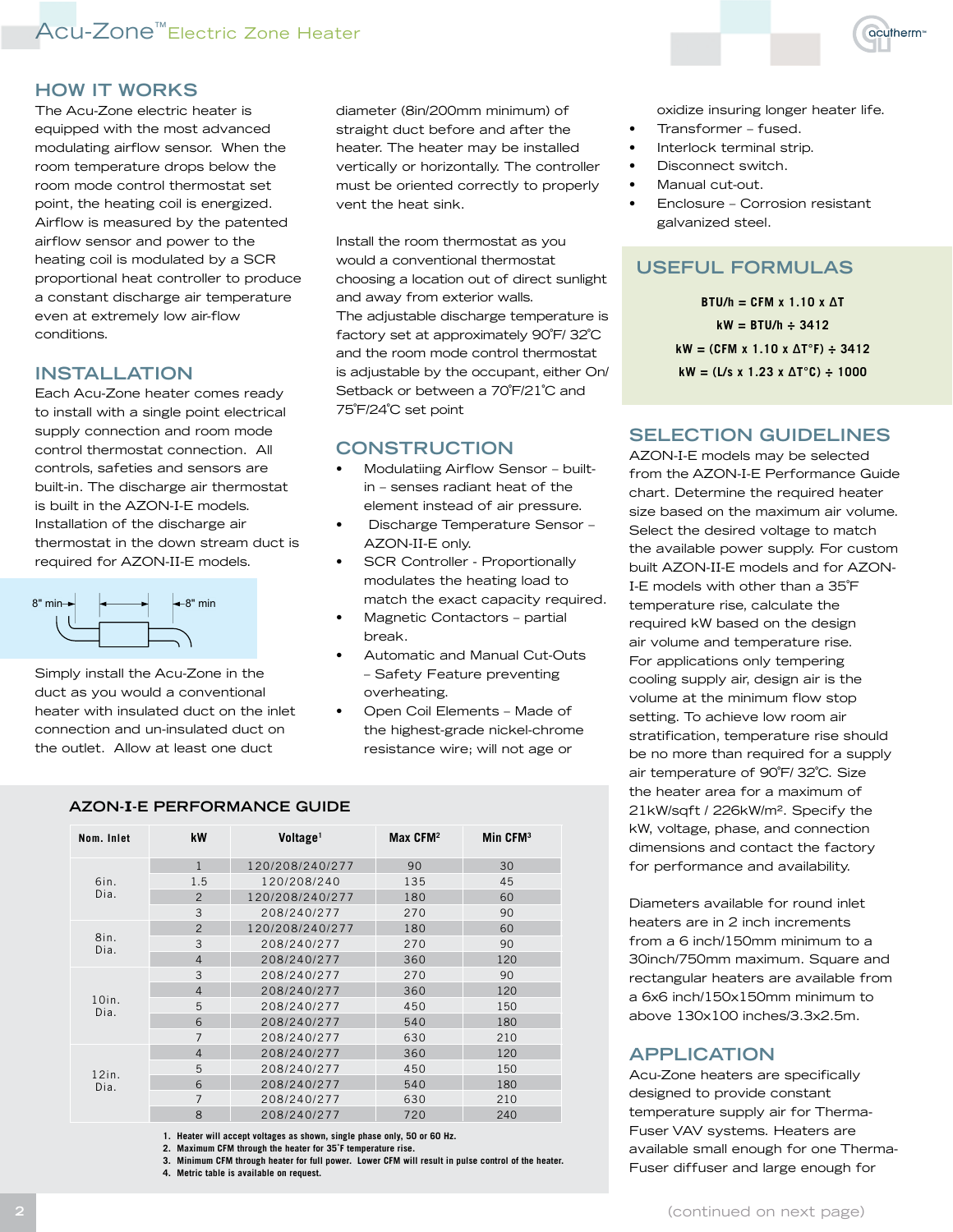#### **APPLICATION** (continued)

many Therma-Fuser diffusers. Acu-Zone heaters can be used in Therma-Fuser VAV systems for primary heating, for supplementary heating where the central heating system is insufficient and for tempering cooling supply air temperature when minimum flow stops are used. For each application, Acu-Zone heaters add heat proportionally in the precise amount that is necessary to meet discharge air temperature at any air flow and to minimize energy consumption.

Acu-Zone heaters may be used with Acutherm Pressure Independence Modules (PIM™) to provide static pressure control at both full and low air flows. One PIM and one Acu-Zone heater may be used together (match the PIM size and the Acu-Zone inlet size) or one PIM may be used with many Acu-Zone heaters.

#### **DIMENSIONS AZON-I-E**



# ППП

acutherm

MM

1"

*Acu-Zone™ I - Heat*

 $3"$ 

 $\overline{3}$ 

AZT1 Mode Control

Thermostat



AZT2 Mode Control **Thermostat** 

#### **AZON-I-E DIMENSION CHART**

| Size | C   |    | X  | D  | н  |
|------|-----|----|----|----|----|
| 6    | 6.5 | 10 | 14 | 10 | 6  |
| 8    | 6.5 | 14 | 11 | 10 | 8  |
| 10   | 6.5 | 14 | 14 | 5  | 10 |
| 12   | 6.5 | 16 | 14 | 5  | 12 |

**1. All dimensions in inches. Metric chart available upon request**

#### **GUIDE SPECIFICATION**

Electric duct heaters shall be Acu-Zone™ model AZON-I-E or AZON-II-E manufactured by Acutherm, Hayward, CA.

Each unit shall be a complete open coil duct heater with modulating SCR proportional controller, airflow sensor, discharge air sensor and room thermostat to provide a constant supply air temperature at both design and very low airflows. Units that do not provide a constant supply air temperature shall not be allowed.

The discharge thermostat shall be field adjustable. It shall be factory set for a constant supply temperature of approximately 90˚F/32˚C to minimize room air stratification. The discharge air temperature thermostat shall be factory installed in the AZON-I-E models and shall be field installed by others for AZON-II-E models. An electronic mode control room thermostat shall be supplied for field installation by others.

The unit shall be packaged in a heavy duty galvanized steel box complete with electric heating elements, controls and safety devices for over temperature control. The controls enclosure shall be NEMA 1 and a cover shall be easily removable for access to a single point electric supply connection and a room thermostat connection. AZON-II-E models also have a discharge air thermostat connection. The unit shall be CSA (C & US) labeled for safety and reliability.

> Electric heating elements shall be open coil type constructed from the highestgrade nickel-chrome resistance wire ensuring that the wires will not age or oxidize to provide longer life. Each unit shall have an automatic reset thermal cutout, a safety feature to prevent overheating, that will reset after cooling down. Each unit shall also incorporate a manual reset thermal cutout for redundancy and to prevent the heater frame from overheating.

Model AZON-I-E shall have a round inlet and outlet as scheduled. Inlet and outlet for model AZONE-II-E shall be either round, square or rectangular as scheduled.

The Acu-Zone electric zone heater shall have a Two Year Warranty.